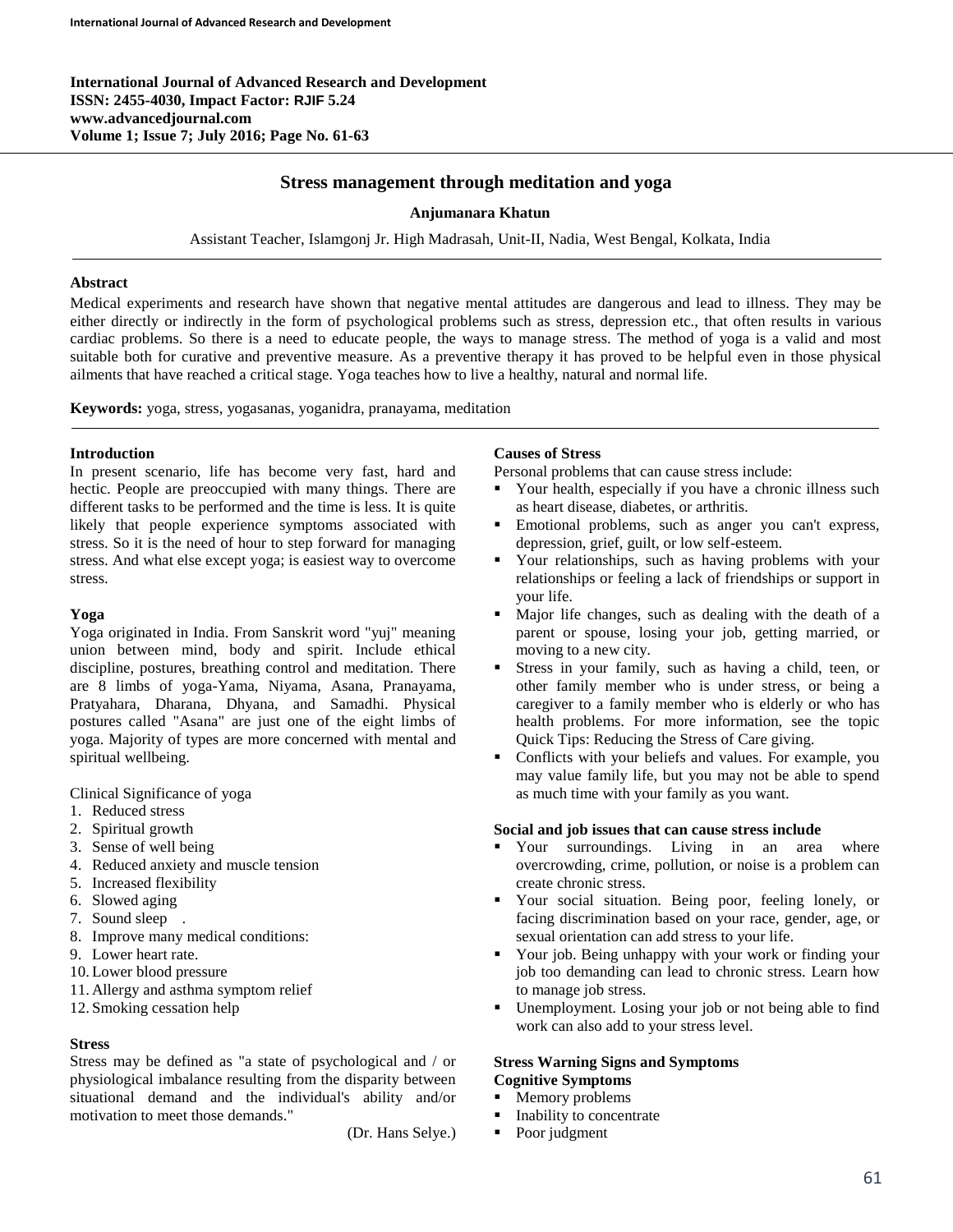- Seeing only the negative
- Anxious or recing thoughts
- Constant worrying
- **Moodiness**
- **I**rritability or short temper
- **Agitation, inability to relax**
- **Feeling overwhelmed**
- Sense of loneliness and isolation
- Depression or general unhappiness

### **Yoga for Managing Stress**

- Yoga Nidra
- **Y**ogasana
- Pranayama
- **Meditation**
- Yoga Nidra

The Sanskrit word 'Yoga' means 'union' or 'one pointed awareness' and Nidra means 'sleep'. In Yoga Nidra, the body, mind and intellect are completely relaxed and one appears to be sleeping but the consciousness is functioning at a deeper level, and the subconscious and unconscious realms of mind get opened up. So yoga nidra is 'dynamic sleep' or in other words 'psychic sleep' in which you learn to relax consciously.

## **Technique**

- 1) Lie flat on your back, with your arms stretched out by your sides, palms up.
- 2) Close your eyes.
- 3) Form a clear intention.
- 4) Take a couple of deep breaths, emphasizing exhalation.
- 5) Starting with your right side, rotate your awareness through all parts of the body — limb by  $limb$  — infairly quick succession.

Become aware of each part of your body

- 1) Be aware of your body as a whole
- 2) Repeat the rotation one or more times until adequate depth of relaxation is achieved, always ending with whole-body awareness.
- 3) Be aware of the whole body and the space surrounding it.

Feel the stillness and peace.

- 1) Reaffirm your initial intention.
- 2) Mentally prepare to return to ordinary consciousness.
- 3) Gently move your fingers for a few moments, take a deep breath, and then open your eyes. No tirrie limit applies to your Yoga Nidra performance, unless you impose one. Expect to come out of Yogic Sleep naturally, whether you return after only 15 minutes or a whole hour. Or you may just fall asleep.

# **Yogasanas**

## Naukasana

Lie down on your back. Take a deep breath. Lift up your legs and trunk a foot above the ground with your arms extended before you. Your head, arms and feet should be at the same level. Hold the posture for as long as you can. Exhaling, return to the ground. Repeat the asana after a short rest.

## **Eka Pada Pranamasana**

Stand on your left leg with your hands folded in front and the right foot on the left thigh, just above the knee. Look straight ahead and breathe deeply twenty times. Now perform the asana with your right leg.

### **Natarajasana**

Stand straight. Lift the right leg and cross it over the left. Hold the right arm above the right leg with the hand hanging down. Hold the left hand in gyan mudra above the right wrist. Look straight ahead and breathe deeply twenty times. Repeat the same on the opposite side.

### **Virasana**

This asana gives you the power needed during a time of stress. It opens up your lower body and strengthens your arms. Stand up straight with arms at your sides and feet together. With an exhale, jump your right leg a few feet forward into a lunge almost and pivot your left foot sideways and flatten it. Make sure your front leg is bent at a 90 degree angle and your back leg is completely straight. Turn your upper body leftwards and lift your arms to be parallel to the ground. Turn your head to look at your right finger tips. Hold for a few slow breaths. Try again with the other foot.

#### **Baiasana**

This is a restful pose that will relax your body and mind. The comfort will warm you and allow you to ease your mind, Kneel down with your knees hip width apart and your big toes together. Slowly lower your upper body down until your forehead reaches the mat. Place your arms comfortably beside you or straight above your head on the mat. Try to hold this pose for a few minutes.

#### **Trikonasana**

This asana stretches your entire body which is helpful when feeling stressed. Anywhere your body tends to be tight when you are tense will be targeted during this pose. Standing straight with your arms beside you and feet together, step your right foot forward straightening it. Pivot your left foot sideways and flatten it. Turn your upper body leftwards and place your right hand on your right shin or on your matt to the right of your right foot. Lift your left hand straight up towards the ceiling and look up at your fingertips. Hold this pose for a few breaths and focus on your breath. Do the other side as well.

#### **Savasana**

Savasana is a pose to completely relax your body however what makes this pose difficult is staying still. Being able to hold it for 5-10 minutes will give your body and mind the calmness they deserve. Lie on your back with your legs comfortable apart and your arms out beside you. Breathe deeply into each part of your body, relaxing it with each breath to remove tension.

## **Yoga Breathing Exercises/Pranayama**

1) Cleansing Breath: sit in a comfortable position and relax. Breathe normally. Now exhale forcefully ami then begin to inhale deeply. When the lungs are really full, exhale through your nose. This is done rather quickly. Assist this exhalation by contracting your stomach muscles. Let the stomach relax completely as the ar begins to come back in through your nose. Fill lungs again, exhale through nose